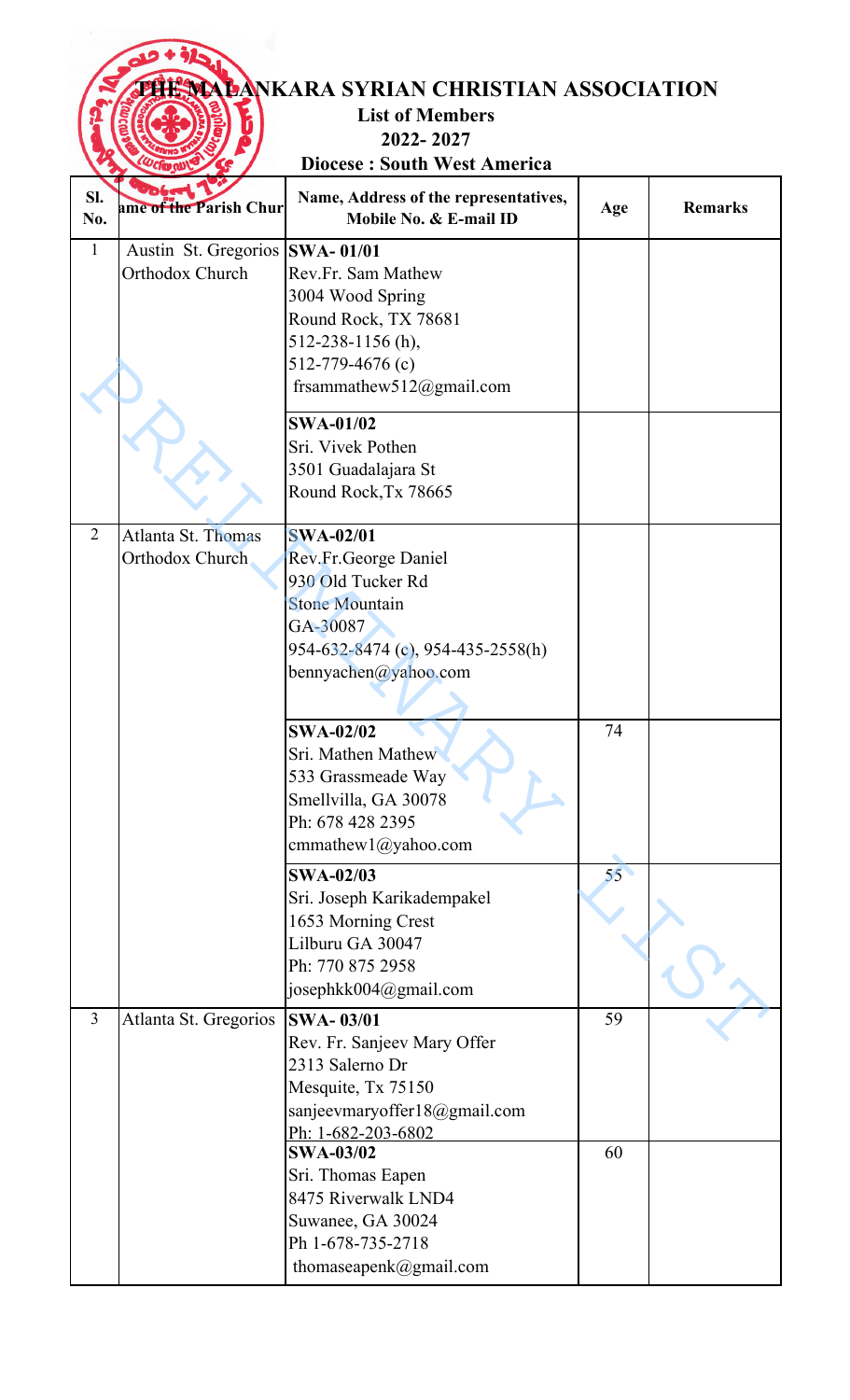|   | ugusta St. Gregorios<br>Orthodox Clurch                                    |                                                                                                                                           |    |  |
|---|----------------------------------------------------------------------------|-------------------------------------------------------------------------------------------------------------------------------------------|----|--|
|   | Chicago St Vregorios SWA-05/01<br>Orthodox Cathedral<br>(Belwood)          | Rev.Fr.George David (Shinto)<br>1348 S. Finley Rd. Apt. 3E<br>Lombard, IL 60148<br>Ph: 1 586 746 4869<br>frgeorgetdavid@gmail.com         | 37 |  |
|   |                                                                            | <b>SWA-05/02</b><br>Sri. Varghese Punnose<br>1828 W, Sherry Ln.<br>Addison, IL 60101<br>1 847 477 0060<br>punnoose54@comcast.net          | 66 |  |
|   |                                                                            | <b>SWA-05/03</b><br>Sri. Philip Kunnel<br>9201 Spruce Ln.<br>Tinley Park, IL 60478<br>1708 289 5882<br>pjoseph1155@gmail.com              | 66 |  |
| 6 | Chicago St. Gregorios SWA-06/01<br>Malankara Orthodox<br>Church (Elmhurst) | Rev.Fr. Abi Chacko (Abraham)<br>552 N, Ellsworth Ave<br>Addison, IL 60101<br>Ph: 516 655 0117<br>fr.abichacko@gmail.com                   | 41 |  |
|   |                                                                            | <b>SWA-06/02</b><br>Sri. Varghese P. Varghese<br>9301 N. Kolmar Ave<br>Skokie, IL 60076 USA<br>Ph: 773 441 6193<br>varghese.p34@gmail.com | 77 |  |
|   |                                                                            | <b>SWA-06/03</b><br>Sri. Thomas Vazhayil<br>7643 Church St<br>Morton Grove, IL 60053, USA<br>Ph: 847 530 8534<br>vazhayilthomas@yahoo.com | 73 |  |
|   |                                                                            | <b>SWA-06/04</b><br>Sri. Korah Polachira<br>993 Anne Lane<br>Bolingbrook, IL 60440, USA<br>Ph: 815 272 0487<br>korahpolachira@gmail.com   | 73 |  |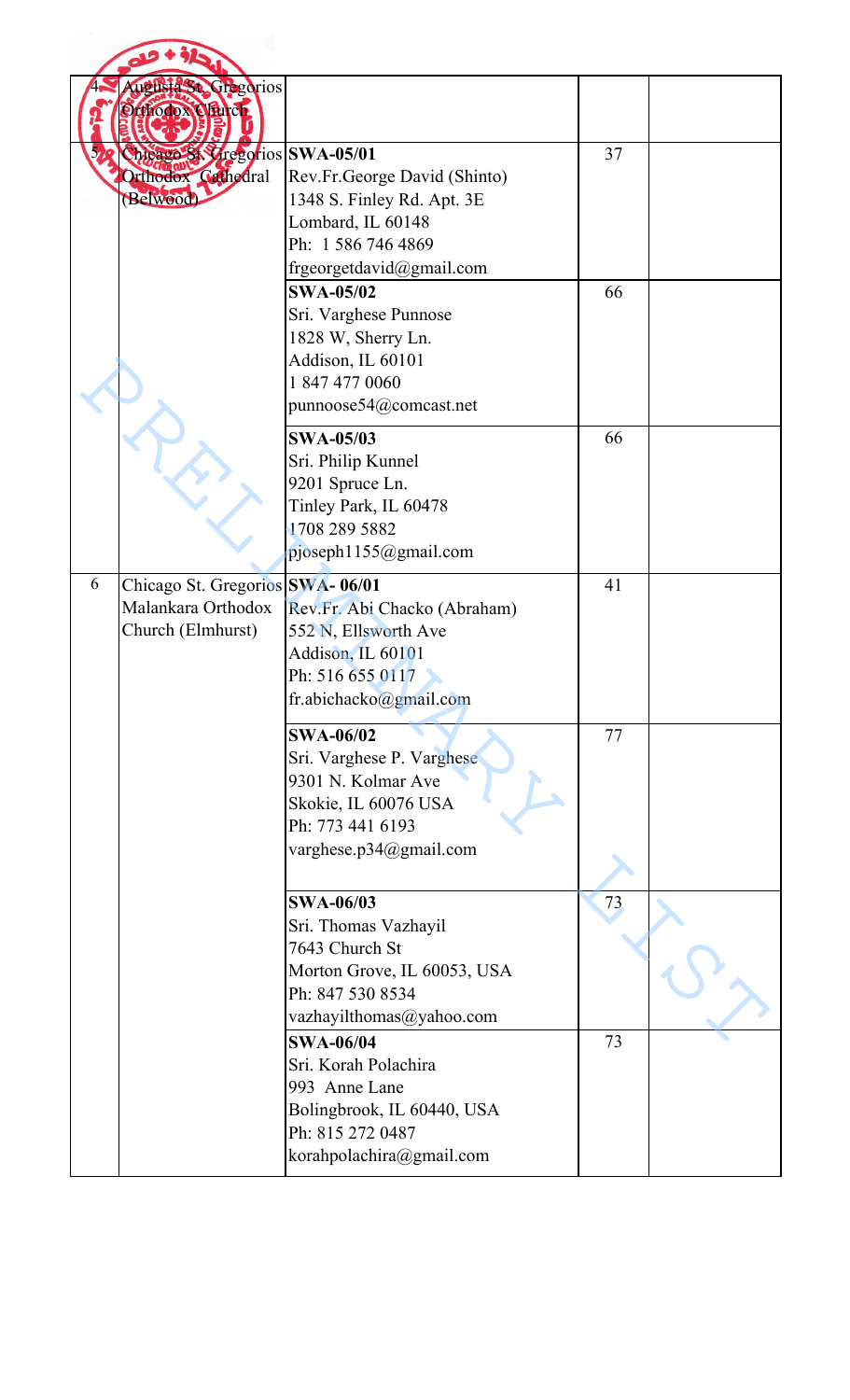|    | hicago St. Mary's<br>thodox Chirch<br><b>Vak Lawn</b> | <b>SWA-07/01</b><br>Rev.Fr. Thomas Mathew<br>6801, W 96th St<br>Oaklawn, IL 60453<br>Ph: +1 214 597 8604<br>vicaratsmcoaklawn@gmail.com                         | 33 |  |
|----|-------------------------------------------------------|-----------------------------------------------------------------------------------------------------------------------------------------------------------------|----|--|
|    |                                                       | <b>SWA-07/02</b><br>Sri. Jacob Thomas<br>21, Ambleside Road<br>Desplaines, IL, 60016<br>jullythomas@live.com<br>Ph: +18479033950                                | 65 |  |
| 8  | Chicago St. Thomas<br>Orthodox Church                 | <b>SWA-08/01</b><br>Rev.Fr. Ham Joseph<br>6099 N Northcott Ave<br>Chicago, Illinous, USA-60631<br>Ph: 708 856 7490<br>hamjoseph90@gmail.com                     | 56 |  |
|    |                                                       | <b>SWA-08/02</b><br>Dn. George Poovathur<br>4545 W Touchy Ave<br>Unit # $705$ , Lincoln wood<br>Illinois-60712<br>Ph: 773 315 3032<br>georgepoovathur@yahoo.com | 74 |  |
|    |                                                       | <b>SWA-08/03</b><br>Sri. Shajan Varughese<br>4959 Wright Teauce, Skotie<br>Illinois-60076<br>Ph: 847 997 8253<br>shajan $60$ @msn.com                           | 61 |  |
| 9  | Calgary St. Mary's<br>(Canada) Orthodox<br>Church     | <b>SWA-09/01</b><br>Rev.Fr. George S. Varughese<br>73 Pantego Lane, NW<br>Calgary, AB, T3K0T1<br>Canada<br>Ph: 1 587 990 6689<br>shabuachan@yahoo.co.in         | 47 |  |
|    |                                                       | <b>SWA-09/02</b><br>Sri. Babu Paul<br>108 Hawkford CR, NW<br>Calgary-T3G 3G4<br>Ph: 1 403 918 8013<br>babupetrocanada@hotmail.com                               | 72 |  |
| 10 | Chattanooga St.<br>Paul's Orthodox<br>Church          |                                                                                                                                                                 |    |  |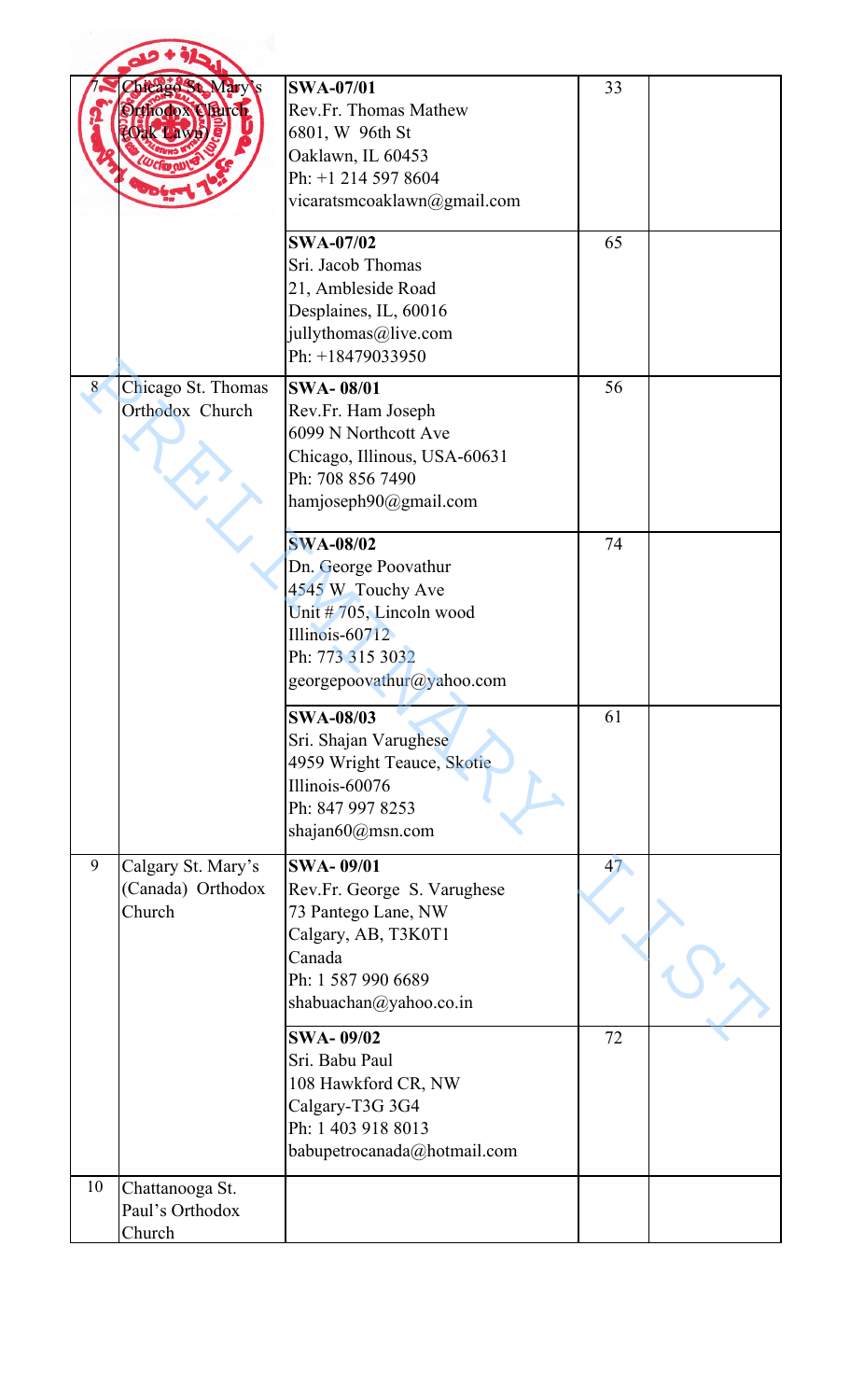|    | <b>ZlevelandeSt</b><br>regorios Orthodox<br>turch | <b>SWA-11/01</b><br>Rev.Fr.James Cherian<br>1252 E.Aurora Rd.<br>Macedonia Ohio 44056<br>Ph: +1 586 215 3952                                                                       | 38 |                         |
|----|---------------------------------------------------|------------------------------------------------------------------------------------------------------------------------------------------------------------------------------------|----|-------------------------|
|    |                                                   | <b>SWA-11/02</b><br>Sri. Abraham Pannikottu<br>3053 Sparrows Crest<br>Akron, ohio 44319<br>Ph: $\pm 3308584653$                                                                    | 62 | M. C. Member<br>2017-22 |
| 12 | Dallas St. James<br>Orthodox Church               | <b>SWA-12/01</b><br>Rev.Fr. Binu Mathews<br>1613 Primrose PI.<br>Allen, Tx 75002<br>Ph: 210 687 6192<br>mathewz.binu@gmail.com                                                     | 43 |                         |
|    |                                                   | <b>SWA-12/02</b><br>Sri. Sony Alexander<br>8125 Stonehill Dr.<br>Plano, TX 75025<br>Ph: 214 326 2583<br>salexander71@gmail.com                                                     | 51 |                         |
| 13 | Detroit St. Thomas<br>Orthodox Church             | <b>SWA-13/01</b><br>Rev.Fr. Philip Jacob<br>42618 Christina Dr.<br>Michigan, USA-48313<br>Ph: 586 246 8319<br>pijacob111@aol.com                                                   | 72 |                         |
|    |                                                   | <b>SWA-13/02</b><br>Sri. Oommen I Varappadathu<br>13756 Greenville Dr<br>shelby Twp. MI 48315<br>Ph: 586 566 8473<br>abeens@hotmail.com                                            | 75 |                         |
|    |                                                   | <b>SWA-13/03</b><br>Sri. Raju K. Markose<br>16929 Ryan Rd<br>Livonia, MI 48154<br><b>USA</b><br>Ph: 810 542 0664<br>kuttipurathu@gmail.com                                         | 66 |                         |
| 14 | Detroit St. Mary's<br>Orthodox Church             | <b>SWA-14/01</b><br>Rev.Fr. Jerry John Mathew<br>8335, Riverland Dr, Apt 5<br>Sterling Heights, Michigan<br><b>USA-48314</b><br>Ph: $+1(414)249-1879$<br>jerryjohnmathew@gmail.com | 42 |                         |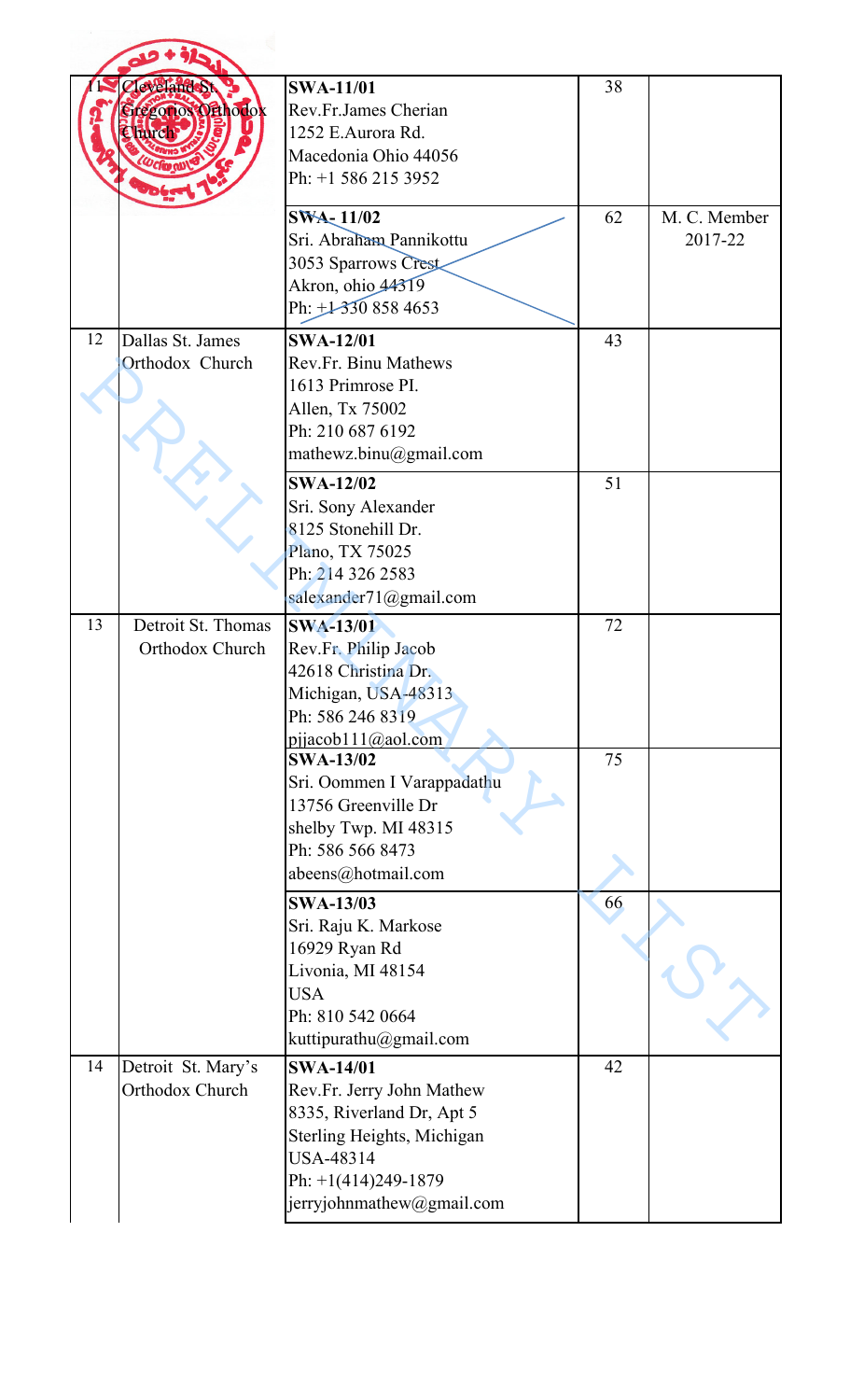| 15 | Dallas St. George                                    | <b>SWA-14/02</b><br>Dn. John Sankarathil<br>14297 Elmhurst Dr<br>Sterling Heights, Michigan<br><b>USA-48313</b><br>Ph: $+1(586)6049085$<br>dnjohn90@gmail.com<br><b>SWA-15/01</b> | 54 |  |
|----|------------------------------------------------------|-----------------------------------------------------------------------------------------------------------------------------------------------------------------------------------|----|--|
|    | Orthodox Church<br>Malankara (Irving)                | Rev.Fr. Joshua George (Binoy)<br>310 Wooded Glen Dr<br>Sunnyvale, Tx 75182<br>Ph: 714 642 4669<br>fr. binoygeorge@gmail.com                                                       |    |  |
|    |                                                      | <b>SWA-15/02</b><br>Sri. Philip Chamathil<br>1623 Skyview Dr<br>Irving, Tx 75060<br>Ph: 469 877 7266<br>rajuchamathil@gmail.com<br><b>SWA-15/03</b>                               | 55 |  |
|    |                                                      | Sri. Oommen Vettiyil<br>13208 Spinning Glen St<br><b>Euless, Tx 76040</b><br>Ph: 817 715 4266                                                                                     |    |  |
| 16 | Dallas St. Mary's<br>Orthodox Valiyapally            | <b>SWA-16/01</b><br>Rev.Fr. C.G Thomas<br>2508 Pecan Grove Dr.<br>Irving, Tx 75060<br>469 499 6599<br>revfrcgthomas@gmail.com                                                     | 70 |  |
|    |                                                      | <b>SWA-16/02</b><br>Sri. Roy Kurien<br>9266 Cherrybrook Dr<br>Frisco, TX 75033<br>Ph: 602 410 8666                                                                                | 49 |  |
|    |                                                      | <b>SWA-16/03</b><br>Sri. Abraham Varghese (Prince)<br>5605 Sunnyside Dr.<br>Flower Mound, Tx 75028<br>Ph: 214 729 5345<br>abevarghese@gmail.com                                   | 46 |  |
|    |                                                      | <b>SWA-16/04</b><br>Sri. Johnson Kunjappy<br>971 Mallard Dr.<br>Coppell, Tx 75019<br>Ph: 214 564 2921<br>jkjohnson15@gmail.com                                                    | 55 |  |
| 17 | Dallas St. Gregorios<br>Orthodox Church<br>(Garland) | <b>SWA-17/01</b><br>Rev. Fr. Joel Mathew<br>16/8 Silverleafln<br>Allen, Tx 75002<br>Ph: 001 214 232 5286<br>joelmathew7@gmail.com                                                 |    |  |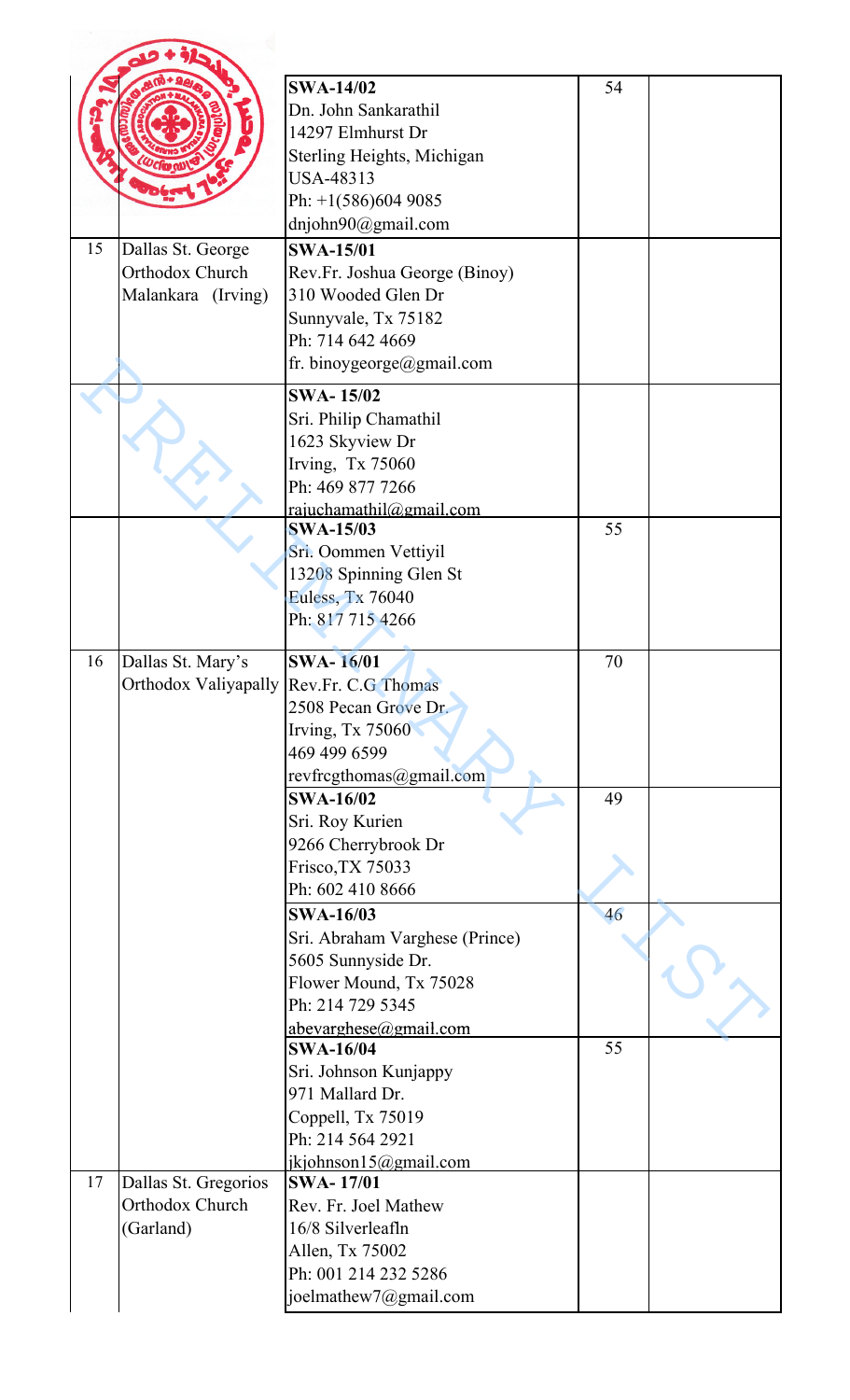|    |                                                      | <b>SWA-17/02</b><br>Sri. Chandy Pullolickal<br>5800 Mulvane Dr<br>Plano, Tx 75094<br>Ph: 001 972 365 5261<br>epullolickal@hotmail.com                           | 74 |  |
|----|------------------------------------------------------|-----------------------------------------------------------------------------------------------------------------------------------------------------------------|----|--|
|    |                                                      | <b>SWA-17/03</b><br>Sri. Mathew Abraham<br>730 Opal LN<br>Mesquite, Tx 75149<br>Ph: 001 972 900 6158<br>rajuassariath@gmail.com                                 | 72 |  |
| 18 | Dallas St. Mary's<br>Orthodox Church<br>(Carrollton) | <b>SWA-18/01</b><br>Rev. Fr. John Kunnathusseril<br>225 Simmons Drive,<br>Coppell, Texas 75019-3306<br>972-523-9656 (C) 972-462-8246 (H)<br>revjohnka@gmail.com | 73 |  |
|    |                                                      | <b>SWA-18/02</b><br>Sri. Thomas Jacob<br>1000 Janus Dr.<br>Carrollton<br>TX-75007<br>Ph: +1 972 898 4196<br>shaji515@msn.com                                    | 65 |  |
|    |                                                      | <b>SWA-18/03</b><br>Sri. Thomas Joboy Philip<br>2537 Erec Dr<br>Lewiville<br>Tx-75056<br>Ph: 475 209 1416<br>joboy683@yahoo.com                                 | 51 |  |
| 19 | Dallas St. Paul's<br>Orthodox Church                 | <b>SWA-19/01</b><br>Very.Rev. Raju Daniel Corepiscopa<br>3905 Wallingford DR.<br>Garland Tx, USA-75043<br>Ph: 214 476 6584<br>frdanielraju@yahoo.com            |    |  |
|    |                                                      | <b>SWA-19/02</b><br>Sri. Linz Philip<br>13554 Lamote Ct.<br>Flisco Tx, 75025<br><b>USA</b><br>Ph: 916 806 9235<br>pathrosep@gmail.com                           | 48 |  |
| 20 | Dallas St. Thomas<br>Orthodox Church                 | <b>SWA-20/01</b><br>Rev.Fr. Thampan Varghese<br>1335, Jeauette way<br>Carroltton, TX 75006<br>Ph: 469 583 5914<br>frthampanvarghese@yahoo.com                   | 62 |  |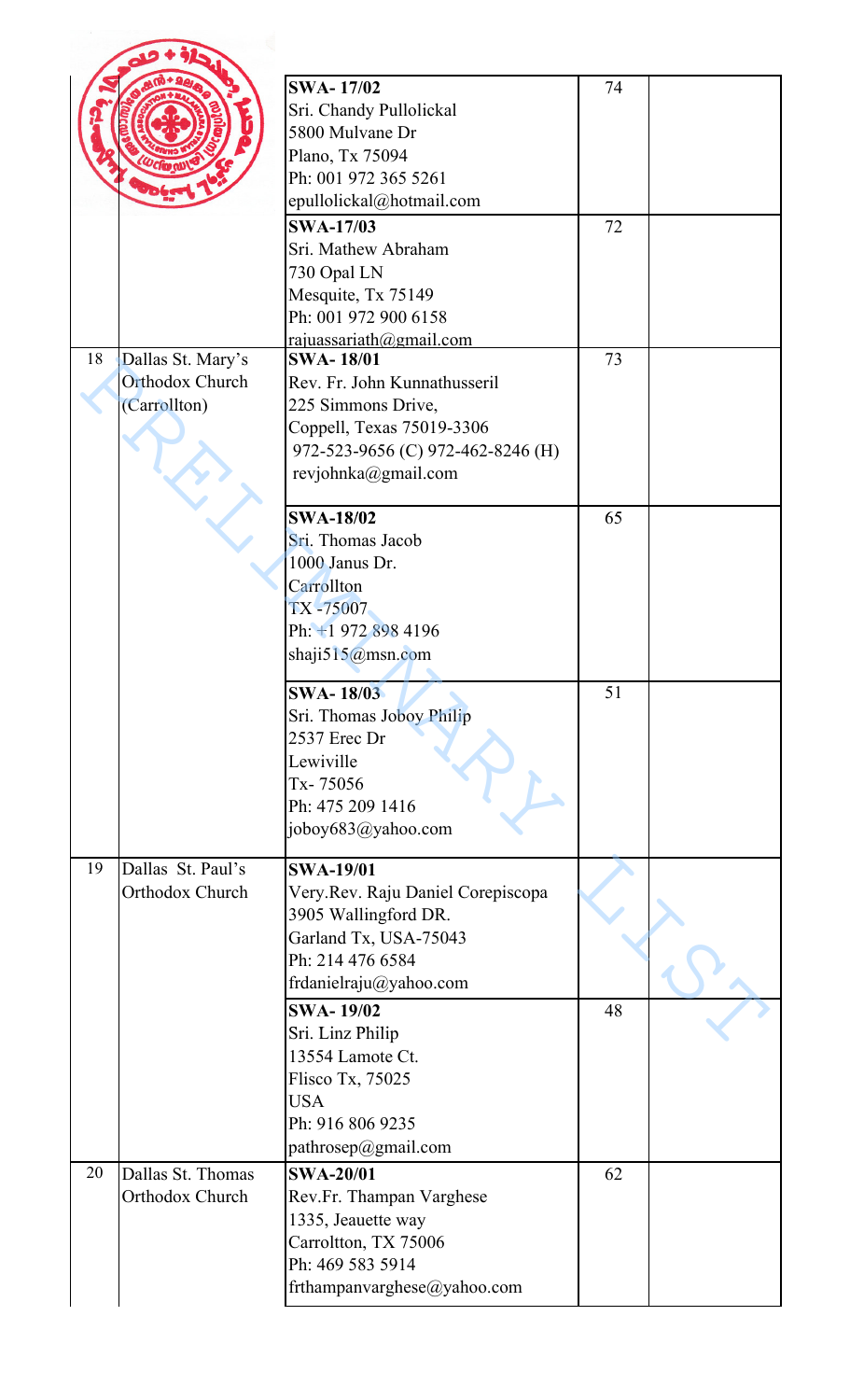|    |                                                       | <b>SWA-20/02</b><br>Sri. Johnson K. Issac<br>1502 Bonnie View Dr.<br>Garland, Tx 75042<br>Ph: 469 877 9632<br>johnsonissac65@gmail.com                                                   | 54 |  |
|----|-------------------------------------------------------|------------------------------------------------------------------------------------------------------------------------------------------------------------------------------------------|----|--|
|    |                                                       | <b>SWA-20/03</b><br>Sri. Nebu K. Cherian<br>4520 Longfellow Dr.<br>Plano, Tx 75093<br>Ph: 972 965 0411<br>nebucheri@aol.com                                                              | 65 |  |
| 21 | Detroit St. Gregorios<br>Orthodox Church              | <b>SWA-21/01</b><br>Rev.Fr. P. C George<br>3724 Alderdale DR<br>Sterling Heights, Michigan<br>48310, USA<br>Ph: +1 248 805 3223<br>fr.georgepc@gmail.com                                 | 47 |  |
|    |                                                       | <b>SWA-21/02</b><br>Sri. Joji Alex<br>13967 Patterson DR.<br><b>Shelby Township</b><br>Michigan-48315, USA<br>Ph: $+1$ 586 556 0917<br>joji1alex@gmail.com                               | 45 |  |
| 22 | Edmonton St.<br>Gregorios Orthodox<br>Church (Canada) | <b>SWA-22/01</b><br>Rev. Fr. Binny Kuruvilla<br>115, Evans Cove Heights,<br>NW Calgary, Alberta, Canada T3P<br>0A4.<br>Ph: 403-202-3959 (H), 403-714-0340<br>(C)<br>frbinnyk@yahoo.co.in |    |  |
|    |                                                       | <b>SWA-22/02</b><br>Sri. Jessu John<br>18412, 77 Ave, NW Edmonton<br>Alberta, Canada T5T 5X3<br>Ph: 15878735543<br>jeesuxlnc@yahoo.com                                                   |    |  |
|    |                                                       | <b>SWA-22/03</b><br>Sri. Kurian Thomas<br>20506, 98 A Ave, NW, Edmonton<br>Alberta, Canada, T5T 4V8<br>Ph: 17802466989<br>kurianvaidyan@hotmail.com                                      |    |  |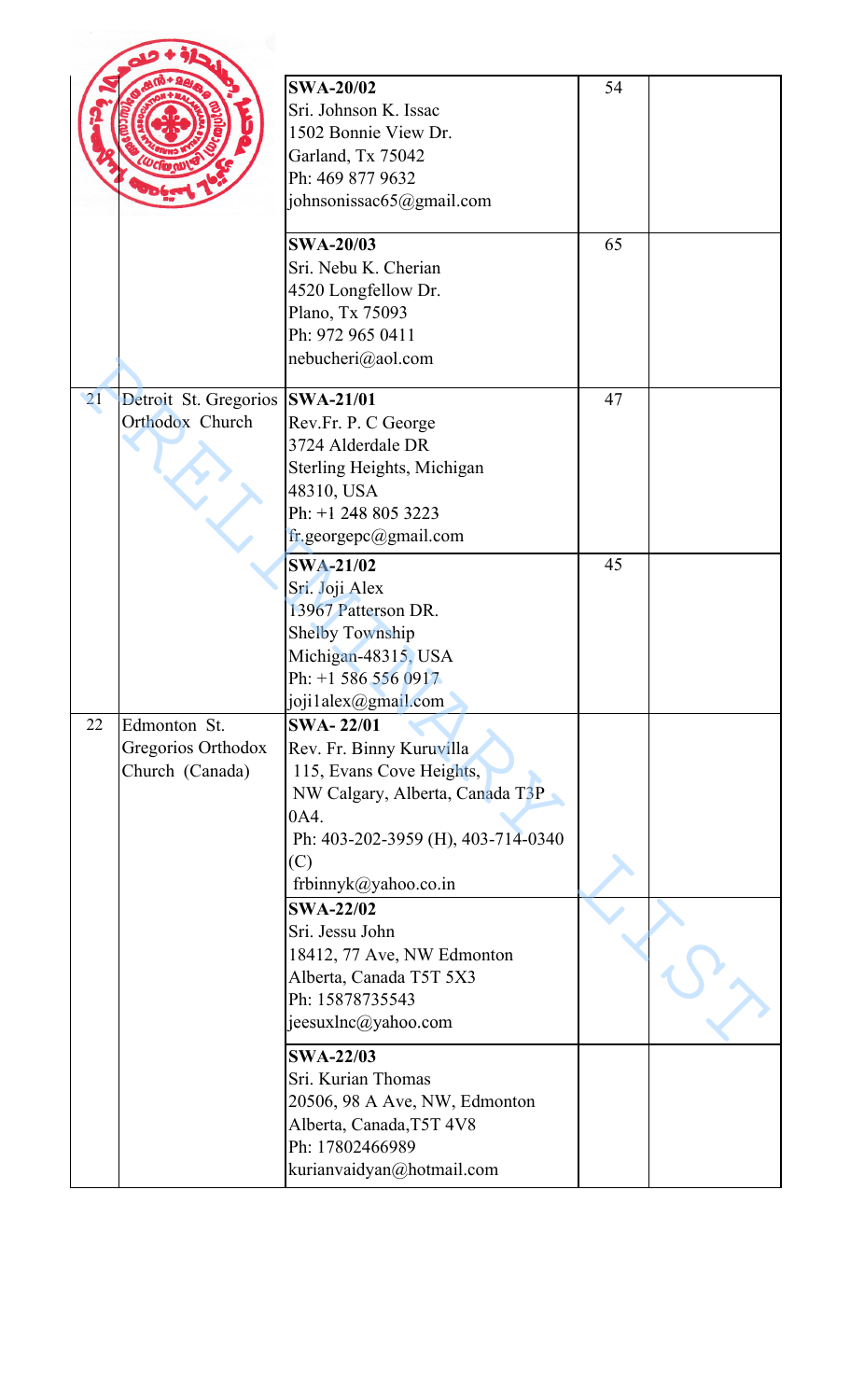|    | <b>Houston oSt.</b><br>regorios Orthodok<br>Furch      | <b>SWA-23/01</b><br>Rev. Fr. Varghese Thomas<br>3219 Stratford Manor Dr.,<br>Sugar Land, Texas 77498<br>713-302-4931 (C)<br>frvtva@gmail.com | 45 |  |
|----|--------------------------------------------------------|----------------------------------------------------------------------------------------------------------------------------------------------|----|--|
|    |                                                        | <b>SWA-23/02</b><br>Sri. Roy C.Mathew<br>9617 Eden Ridge Ln<br>Pearland, Tx 77504<br>Ph: 717 608 1995<br>roymathew@gmail.com                 | 50 |  |
|    |                                                        | <b>SWA-23/03</b><br>Sri. P. Krajan<br>8427 Kirkville Dr<br>Houston, Tx-77089<br>Ph: 281 546 6518<br>rajanpkutty@yahoo.com                    | 65 |  |
| 24 | Houston St.<br>Stephen's Orthodox<br>Church            | <b>SWA-24/01</b><br>Rev. Fr. Jake Kurien<br>4127 Breakwood Dr.<br>Huston, Texas -77025.<br>832-289-8027 (C)<br>kurian.jake@gmail.com         | 40 |  |
|    |                                                        | <b>SWA-24/02</b><br>Sri. Charly Varughese<br>10707 Manzavilla Dr<br>Houston, Tx 77095<br>charlyvp@hotmail.com<br>Ph: +1 281 682 0623         | 68 |  |
|    |                                                        | <b>SWA-24/03</b><br>Sri. Philip K. Philipose<br>807 Oyster Creek Dr.<br>Sugarland, Tx 77478<br>pphilipose54@gmail.com<br>$+1$ 281 989 5595   | 68 |  |
| 25 | Houston St. Thomas<br>Orthodox Cathedral<br>(Stafford) | <b>SWA-25/01</b><br>Rev.Fr. P.M Cherian<br>15319 Truslow Point Lane<br>Sugarland, Texas 77478<br>281 216 4347<br>revmatjr@gmail.com          | 58 |  |
|    |                                                        | <b>SWA-25/02</b><br>Sri. V.V Babukutty<br>5740 Braesvalley Drive<br>Houston, Texas 77096<br>713 732 4087<br>babukutty@sbcglobal.net          | 72 |  |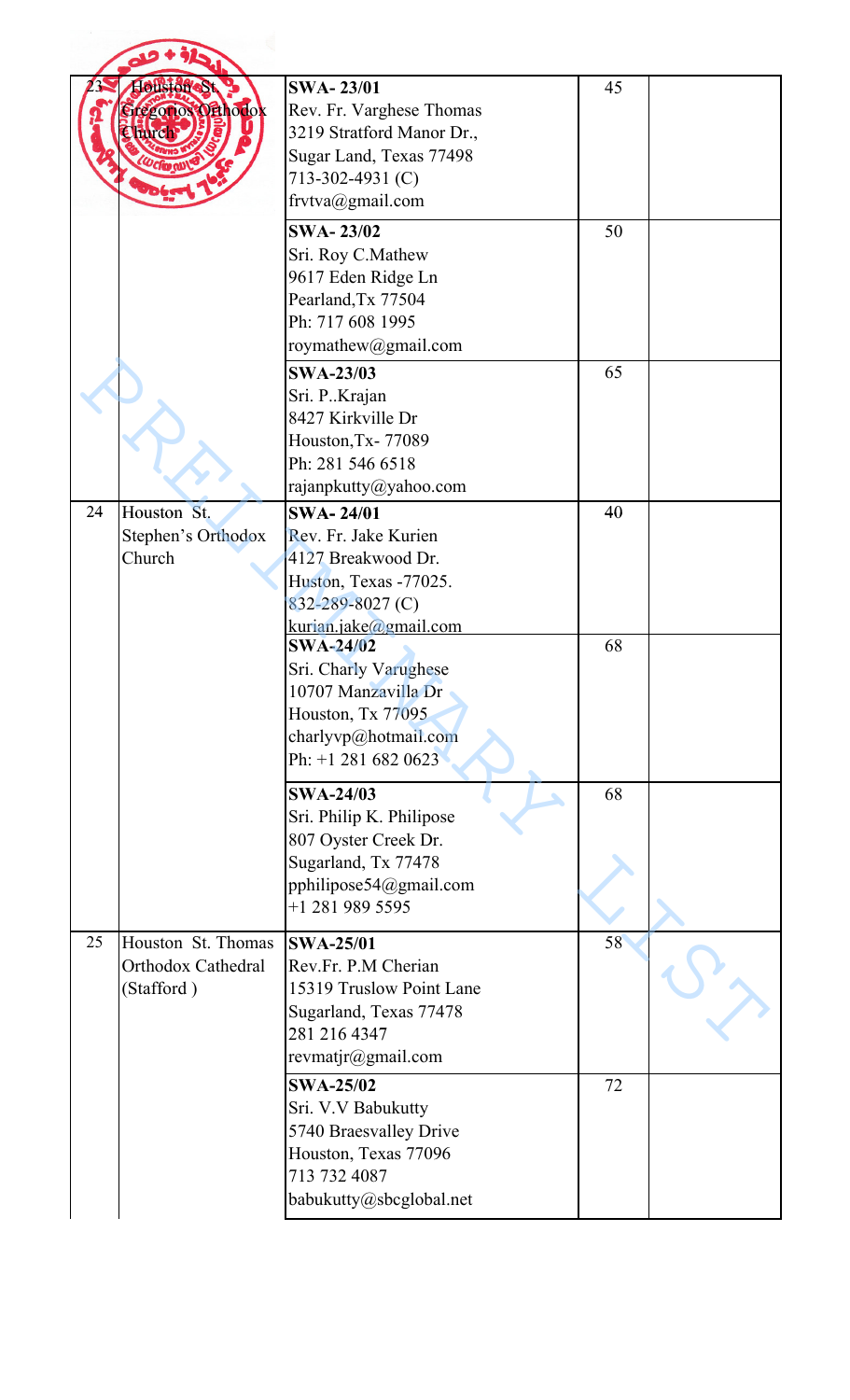|    |                                                 | <b>SWA-25/03</b><br>Sri. Koshy P. John<br>4007 Dock Ct                                                                                     | 77 |  |
|----|-------------------------------------------------|--------------------------------------------------------------------------------------------------------------------------------------------|----|--|
|    |                                                 | Missouri city, Texas 77459<br>832 746 7659<br>koshypjohn@yahoo.com                                                                         |    |  |
|    |                                                 | <b>SWA-25/04</b>                                                                                                                           | 58 |  |
|    |                                                 | Sri. Jacob C. Kuruvilla<br>22 Adrianna Path Dr<br>Missouri City, Texas 77459<br>281 704 0035<br>jacobckuruvilla@yahoo.com                  |    |  |
| 26 | Houston St. Marys<br>Orthodox Church            | <b>SWA-26/01</b><br>Rev.Fr. Johnson Punchakonam<br>2006 Rock Prairie CT<br>Pearland, Tx 77581<br>Ph: +1 770 310 9050                       | 57 |  |
|    |                                                 | <b>SWA-26/02</b><br>Sri. Thomas Varghese<br>4210 Stone Oak CT<br>Missouri City<br>Texas 77459<br>Ph: +1 832 875 4780<br>varu.ins@gmail.com | 71 |  |
|    |                                                 | <b>SWA-26/03</b><br>Sri. Anil Abraham<br>13235 Haven Falls Ln<br>Sugarland, TX 77478<br>Ph: 346 401 1741<br>anilpabraham23@gmail.com       | 51 |  |
| 27 | Houston St. Peter's &<br>St. Paul's             | <b>SWA-27/01</b><br>Rev. Fr. Isac B. Prakash<br>4414, Shaded Arbor Way<br>Sugarland, Tx 77479<br>Ph: 832 997 9788<br>ibp2@hotmail.com      | 51 |  |
|    |                                                 | <b>SWA-27/02</b><br>Sri. Sundeep Mattamana<br>1844, Bending Stream Drive<br>League City, Tx 77573<br>Ph: 713 927 2061                      | 56 |  |
|    |                                                 | <b>SWA-27/03</b><br>Sri. Shaji K. Yohannan<br>2410, Aura CT<br>Missouri City, Tx 77459<br>Ph: 832 951 2202                                 | 52 |  |
| 28 | Jacksonvila St.<br>Gregorios Orthodox<br>Church |                                                                                                                                            |    |  |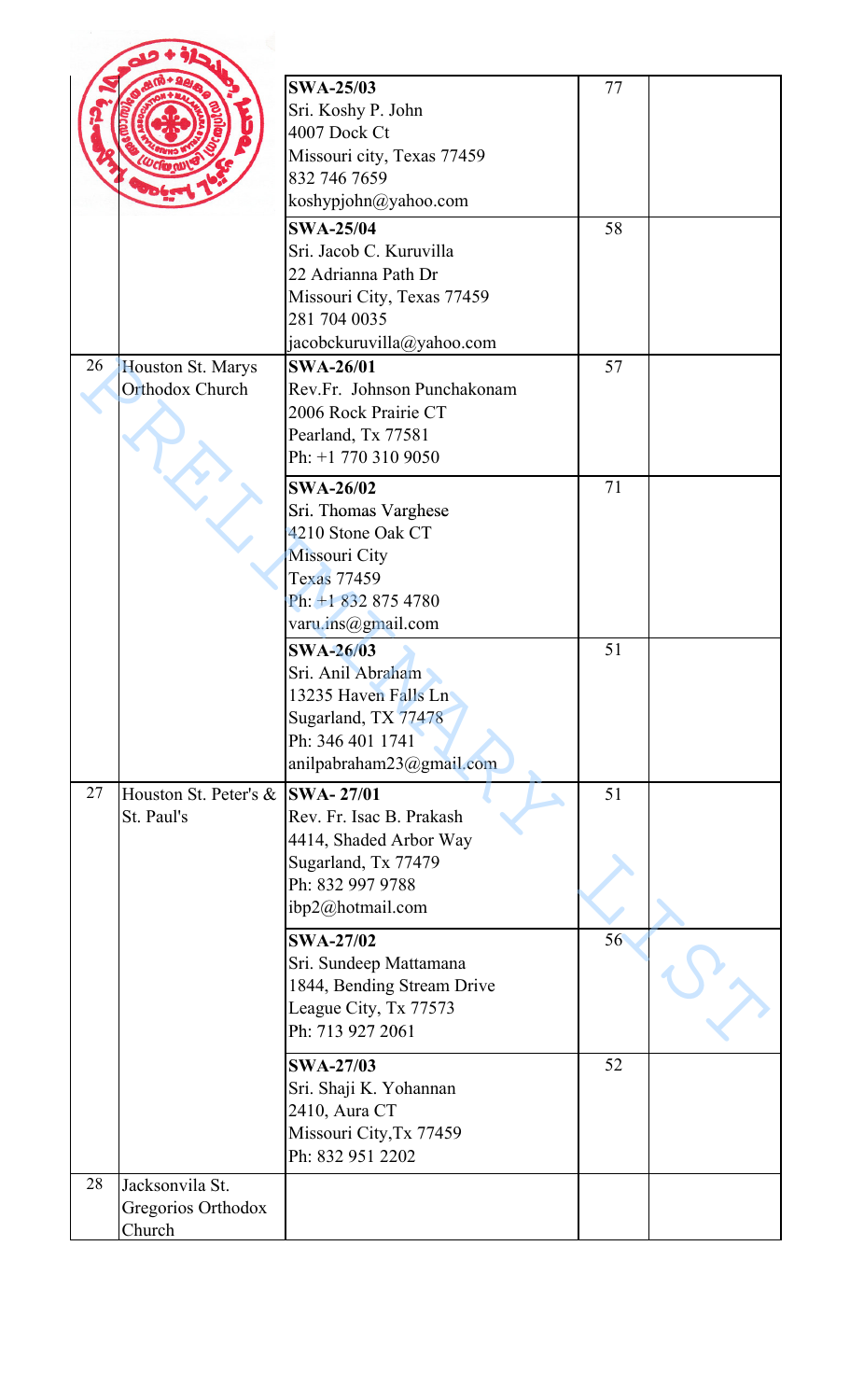|    | ansas Sity St.<br>regorios Orthodox<br><b>AVC</b> | <b>SWA-29/01</b><br>Rev.Fr. Diju Skariah<br>5123 Perry Ave<br>Merriam, KS 66203<br>Ph: 847 361 1496<br>dskariah23@gmail.com                      | 36 |  |
|----|---------------------------------------------------|--------------------------------------------------------------------------------------------------------------------------------------------------|----|--|
|    |                                                   | <b>SWA-29/02</b><br>Sri. Rajesh Paul Alapat<br>14113 W 138th Place<br>Olathe, KS 66062<br>Ph: 916 481 2357<br>rpaulalapat@gmail.com              | 52 |  |
| 30 | Lufkin St. Thomas<br><b>Orthodox Church</b>       | <b>SWA-30/01</b><br>Rev.Fr.Chacko Issac<br>3008 Brush Crecklane<br><b>Flower Mound</b><br>Texas, TX 75028<br>346 754 3374<br>bijoyzak@gmail.com  |    |  |
|    |                                                   | <b>SWA-30/02</b><br>Abey Varghese<br>602, August La<br>Lufkin, TX 75904                                                                          | 41 |  |
| 31 | Los Angeles<br>St. Thomas Orthodox<br>Church      |                                                                                                                                                  |    |  |
| 32 | Las Vegas St. Mary's<br>Orthodox Church           | <b>SWA-32/01</b><br>Rev.Fr. Yohannan Panciker<br>18485 Nicklaus Rd,<br>Yorba Linda, CA 92886<br>Ph: 714 345 8966<br>frpanicker@yahoo.com         |    |  |
|    |                                                   | <b>SWA-32/02</b><br>Sri. Willie John Jacob<br>9212, Bronze River Ave<br>Las vegas                                                                |    |  |
| 33 | McAllen St.<br>Gregorios Orthodox<br>Church       | <b>SWA-33/01</b><br>Rev.Fr.Mathukutty Varghese<br>15319 Truslow Point Ln<br>Sugarland, Tx 77478<br>Ph: +1 281 986 9282<br>mvarghese348@gmail.com | 73 |  |
|    |                                                   | <b>SWA-33/02</b><br>Sri. Abraham V. Markose<br>3100 Santa Olivia St.<br>Mission, Tx 78572<br>Ph: 956 605 5972<br>amarkose@gmail.com              | 58 |  |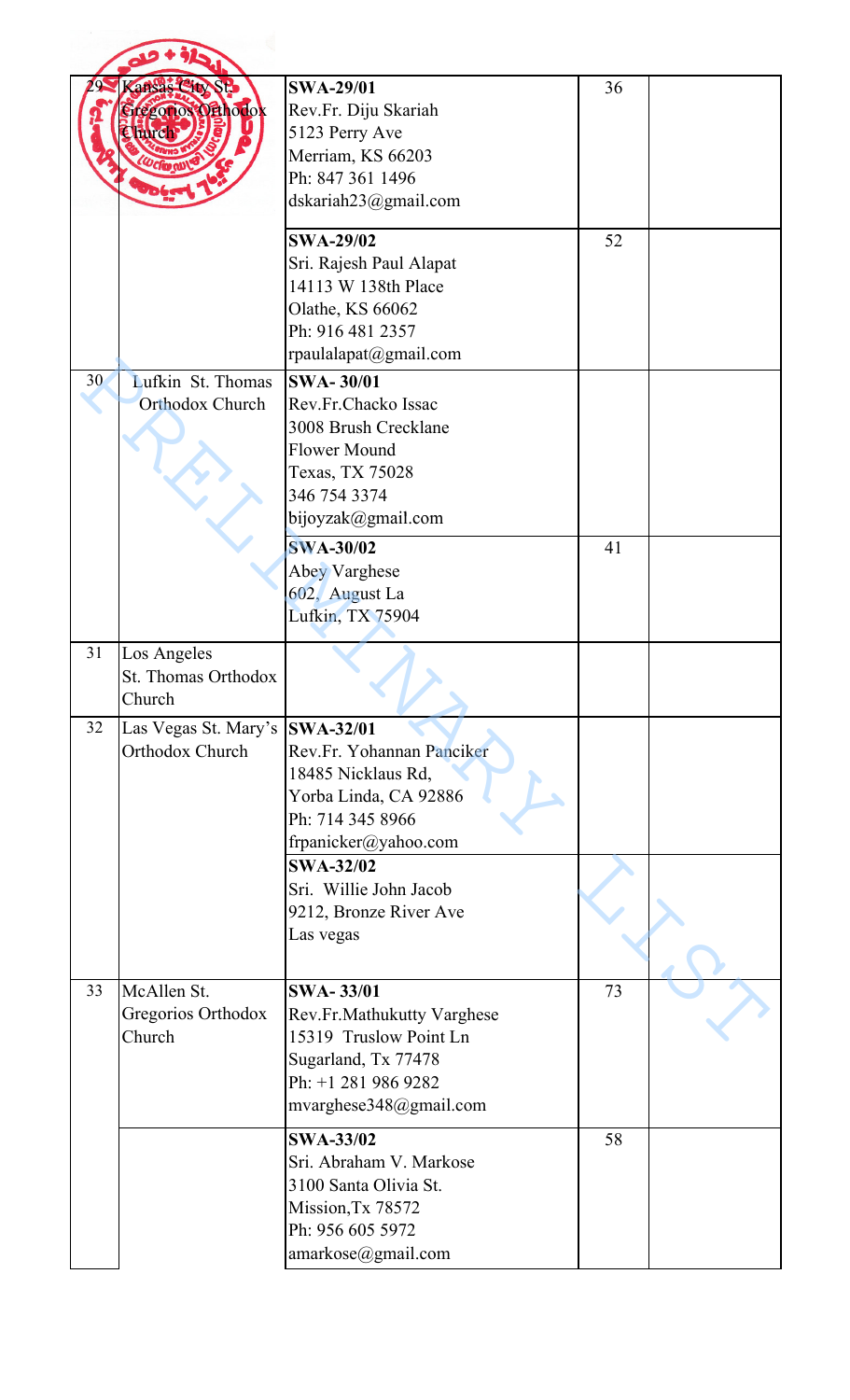|    | Yew Orleans St.<br>regorios Offhodox<br>Sturch (Lousiana)<br><b>D</b> cfm N | <b>SWA-34/01</b><br>Rev.Fr. John Mathew<br>1631 Brighton Downs<br>Irving Tx 75060<br><b>USA</b><br>frohnmm@gmail.com                                     | 57 |  |
|----|-----------------------------------------------------------------------------|----------------------------------------------------------------------------------------------------------------------------------------------------------|----|--|
|    |                                                                             | <b>SWA-34/02</b><br>Sri. Harsha Chacko<br>94 Egret Street<br>New Orleans, LA 70124<br>hchacko@cox.net                                                    | 69 |  |
| 35 | Oklahoma St.<br>Thomas Orthodox<br>Church                                   | <b>SWA-35/01</b><br>Very.Rev. Cherian M. Kunnel<br>Corepiscopa<br>A17 Cactus Road<br>Yukon, OK 73099, USA<br>Ph: 405 833 3795<br>sunnykunnel@hotmail.com | 70 |  |
|    |                                                                             | <b>SWA-35/02</b><br>Sri.Tom Zachariah<br>1120 Canterberry Dr.<br>Yukon, OK 73099, USA<br>Ph: 405 589 7264<br>tozach@gmail.com                            | 46 |  |
| 36 | Orlando St. Paul's<br>Orthodox Church                                       | <b>SWA-36/01</b><br>Rev.Fr. Dr.Jacob Mathew<br>366 Brentwood club CV<br>Longwood, FL 32750<br>Ph: 001 407 970 9090<br>abiagatha@gmail.com                | 52 |  |
|    |                                                                             | <b>SWA-36/02</b><br>Sri.Roy Thomas<br>4014, Scarid Branch Rd<br>Orlando, FL 32824<br>royeasothomas@hotmail.com                                           | 44 |  |
| 37 | Orlando St. Marys                                                           | <b>SWA-37/01</b><br>Rev.Fr. Cyril Davy<br>St. Mary's Orthodox Church<br>808 4th Street<br>Orlando, florida-32824                                         | 50 |  |
|    |                                                                             | <b>SWA-37/02</b><br>Thomas P. George<br>1781 Derby Glen Dr<br>Orlando, FL-32837, USA<br>Ph: +1 407 758 1316<br>pgtvalsa@yahoo.com                        | 70 |  |
| 38 | Phoenix St. Thomas                                                          | <b>SWA-38/01</b><br>Rev.Fr. Thomas Mathai<br>2317 Yale Street<br>Phoenix Arizona, 85006<br>Ph: 602 860 4848<br>frthomasmathai@gmail.com                  | 43 |  |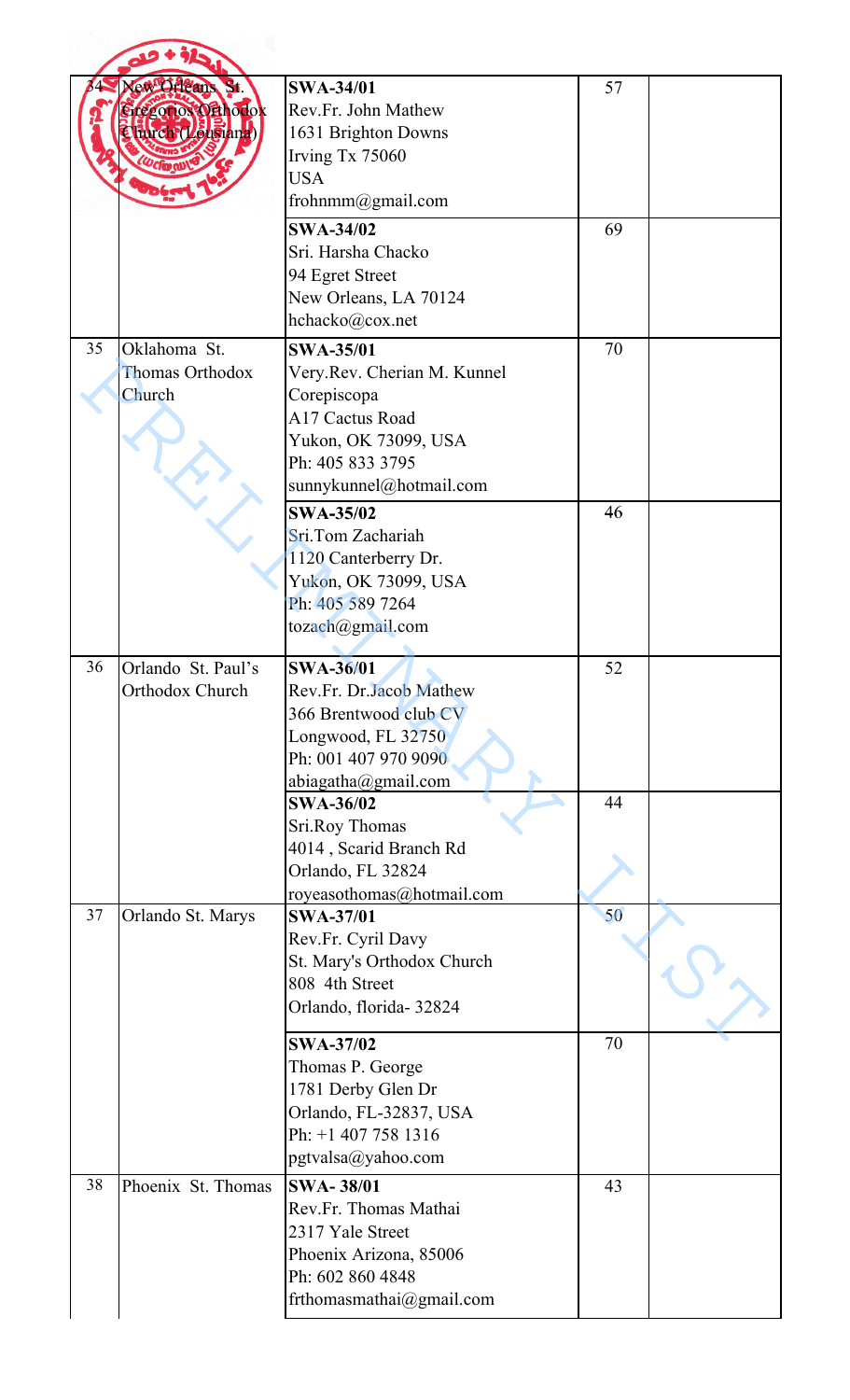|    |                                                                                    | <b>SWA-38/02</b><br>Sri. Shajan Abraham<br>3925 E Sierra Madre Ave.<br>Gilbert, AZ-85296<br>Ph: 623 308 6069<br>shajanabraham79@yahoo.com               | 43 |                         |
|----|------------------------------------------------------------------------------------|---------------------------------------------------------------------------------------------------------------------------------------------------------|----|-------------------------|
| 39 | St. Louis St. Mary's<br>Orthodox Church                                            | <b>SWA-39/01</b><br>Rev.Fr. Geevarghese Melvin Mathew<br>1071 NW 87th Ave<br>Coral Springs, FL 33071, USA<br>Ph: 954 743 6521<br>fr.mgm $12@g$ mail.com | 32 |                         |
|    |                                                                                    | <b>SWA-39/02</b><br>Sri. Bijoy George<br>10 Pleasant Valley Dr<br>Ballwin. Mo 63021 USA<br>314 497 2411<br>bgeorge139@gmail.com                         | 51 |                         |
| 40 | San Antonio St.<br>George Orthodox<br>Church                                       | <b>SWA-40/01</b><br>Rev.Fr. Sunoj Maliyil Oommen<br>8727 Roswell Ridge<br>SanAntonio, Tx 78023, USA<br>Ph: 248 688 2122<br>frsunojmaliyil@yahoo.com     | 52 |                         |
|    |                                                                                    | <b>SWA-40/02</b><br>Sri. Jason Varughese<br>109 White Rock<br>Cibolo, TX, USA 78108<br>Ph: 313 917 5346<br>jvesquire@gmail.com                          | 38 |                         |
| 41 | San Antonio St.<br>Marys Orthodox<br>Church                                        | <b>SWA-41/01</b><br>Rev.Fr. Dr. Mathew Koshy<br>1880 Glenhurst Dr.<br>Snellville, GA 30078, USA<br>Ph: $+14048490796$<br>frmathewkoshy@hotmail.com      | 56 | M. C. Member<br>2017-22 |
|    |                                                                                    | <b>SWA-41/02</b><br>Sri. Thomas Philip<br>3227 Lina Dr<br>Tucker, GA, 30084, USA<br>Ph: +1 678 234 0025<br>sophytom55@yahoo.com                         | 69 |                         |
| 42 | South Florida St.<br><b>Thomas Orthodox</b><br>Church Malankara<br>(Pompano Beach) | <b>SWA-42/01</b><br>Rev.Fr. Abey Abraham<br>117 SE 10th Ave,<br>Pompano Beach,<br>FL - 33060                                                            | 49 |                         |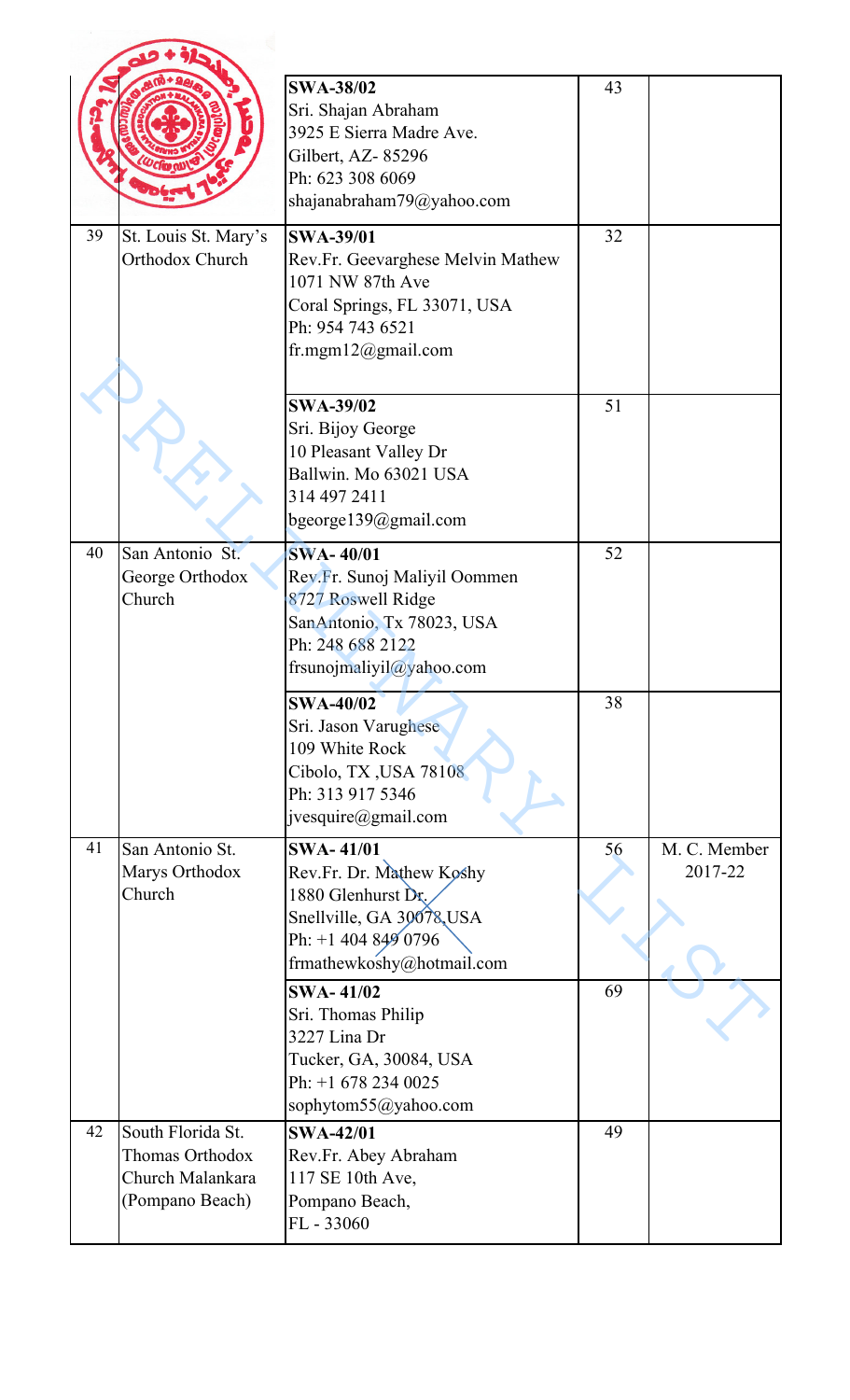|    |                                                                         | <b>SWA-42/02</b><br>Sri. Ginu Geevarghese<br>13095 NW 13th Street,<br>Pemproke Pines,<br>FL-33028                                                          | 42 |  |
|----|-------------------------------------------------------------------------|------------------------------------------------------------------------------------------------------------------------------------------------------------|----|--|
| 43 | South Florida - St.<br>Thomas Indian<br>Orthodox Church<br>(Holly Wood) | <b>SWA-43/01</b><br>Rev.Fr. Shaun Mathew<br>9900, W 9th Ave<br>Lakewood, Colorado-80215                                                                    | 42 |  |
|    |                                                                         | <b>SWA-43/02</b><br>Sri. M.V Chacko<br>5011 Broostine Tem<br>Cooper City<br>FL 33330<br>Ph: 954 401 6775<br>mylamoninfo@gmail.com                          | 70 |  |
| 44 | South Florida St.<br>Gregorios India.<br>Orthodox Church                | <b>SWA-44/01</b><br>Rev.Fr.George John<br>9441, SW-53 Street<br>Cooper City<br>Florida-33328<br>Ph: 1 954 701 3413<br>georgejohnachen@gmail.com            | 73 |  |
|    |                                                                         | <b>SWA-44/02</b><br>Sri.Bobby John<br>2821- Poinciana Circle<br>Cooper city<br>Florida-33026<br>Ph: 1 954 496 3301<br>bobbypjohn@gmail.com                 | 72 |  |
| 45 | St. Gregorios<br>Orthodox Church<br>(San Francisco)                     | <b>SWA-45/01</b><br>Rev.Fr. John Abraham (Teji)<br>15661 Washinton Ave<br>San Lorenzo, CA<br>94580, USA<br>Ph: 001 469 644 2800<br>tejiabraham47@gmail.com | 40 |  |
|    |                                                                         | <b>SWA-45/02</b><br>Sri. Sam Jacob Muthirakalayil<br>55 Butler ST<br>Milpitas CA<br>95035, USA<br>Ph: 001 408 421 5745<br>samjacob777@yahoo.com            | 46 |  |
|    |                                                                         | <b>SWA-45/03</b><br>Sri. Manoj Chacko<br>43792 Excelso Dr.<br>Fremont, CA<br>94539, USA<br>Ph: 001 650 208 5247<br>chackoincal@yahoo.com                   | 48 |  |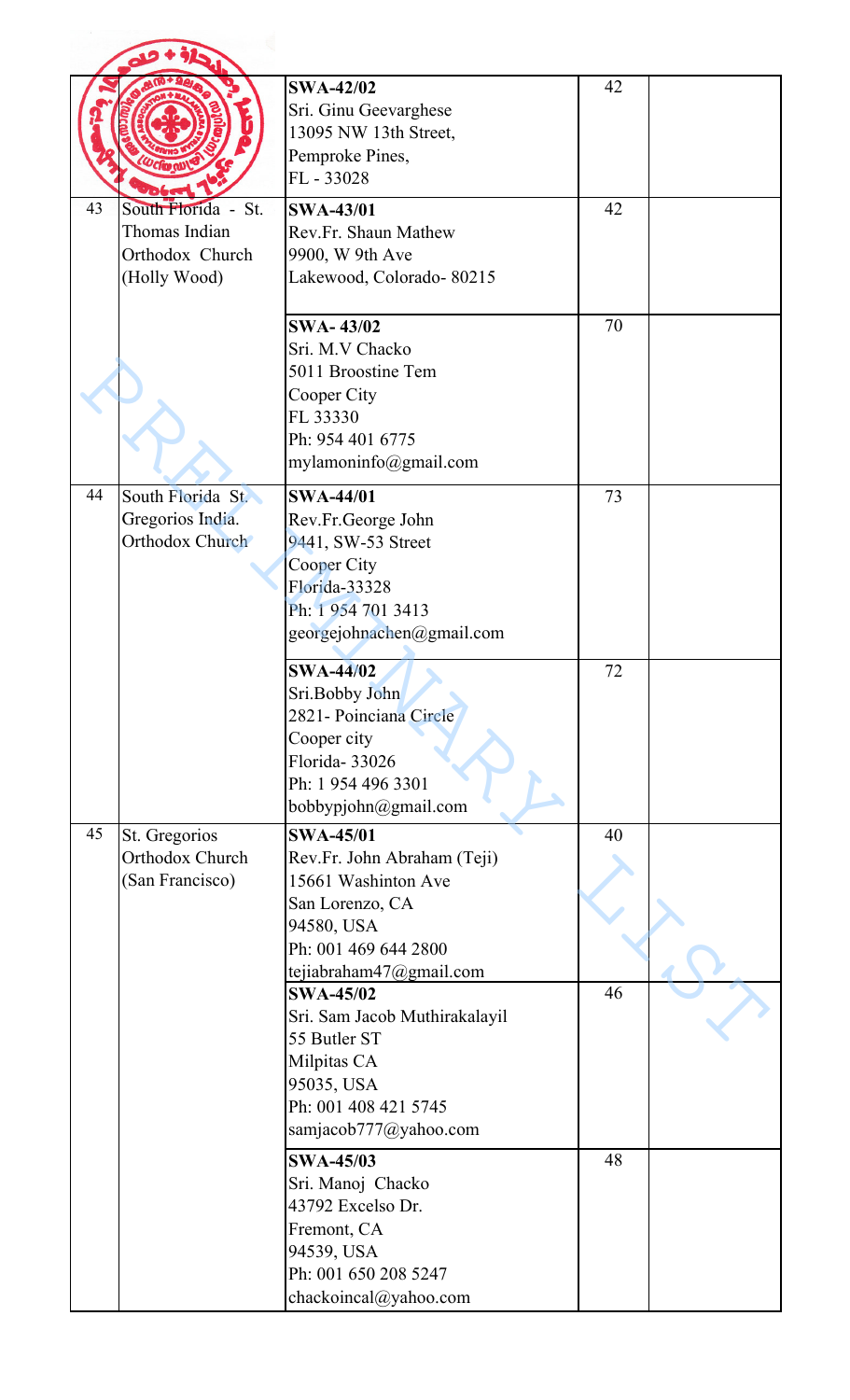|    | ary s Othedox<br><b>Furch Caste</b><br>emando Valley | <b>SWA-46/01</b><br>Rev.Fr. Philip Abraham<br>14341 Sequoia Road<br>Canyon Country, CA 91387<br>Ph: 661 714 2364<br>roiachen2022@gmail.com                     | 58 |  |
|----|------------------------------------------------------|----------------------------------------------------------------------------------------------------------------------------------------------------------------|----|--|
|    |                                                      | <b>SWA-46/02</b><br>Sri. Jose thomas<br>2896 Big sky pl<br>Simi Valley, CA 93065<br>Ph: 805 404 1051<br>josethk@gmail.com                                      | 50 |  |
| 47 | Sacramento St.<br>George Orthodox<br>Church          | <b>SWA-47/01</b><br>Rev.Fr. T.U Jacob<br>607 66th Avenue North East<br>Tacoma, WA-98422, USA<br>Ph: 253 217 9053<br>frtujacob@yahoo.com                        | 63 |  |
|    |                                                      | <b>SWA-47/02</b><br>Sri. George T. Samuel<br>9684, Nature Trailway<br>Elkgrove<br>CA 95757<br>Ph: 916 708 8727<br>ponnachen@gmail.com                          | 67 |  |
| 48 | Seattle St. Thomas<br>Orthodox Church<br>Malankara   | <b>SWA-48/01</b><br>Rev.Fr. George Ninan Manampuram<br>15667 92 AVE<br>Surrey, BC<br><b>V4N 3C3</b><br>Canada<br>Ph: 778 814 2819<br>vicar@stthomasseattle.org | 34 |  |
|    |                                                      | <b>SWA-48/02</b><br>Sri. Thomas George<br>17207 SE 45th ST<br><b>Bellevue WA</b><br>425 358 0693<br>thomas.george $1$ @gmail.com                               | 46 |  |
| 49 | Spokane St.<br>Gregorios Orthodox<br>Church          |                                                                                                                                                                |    |  |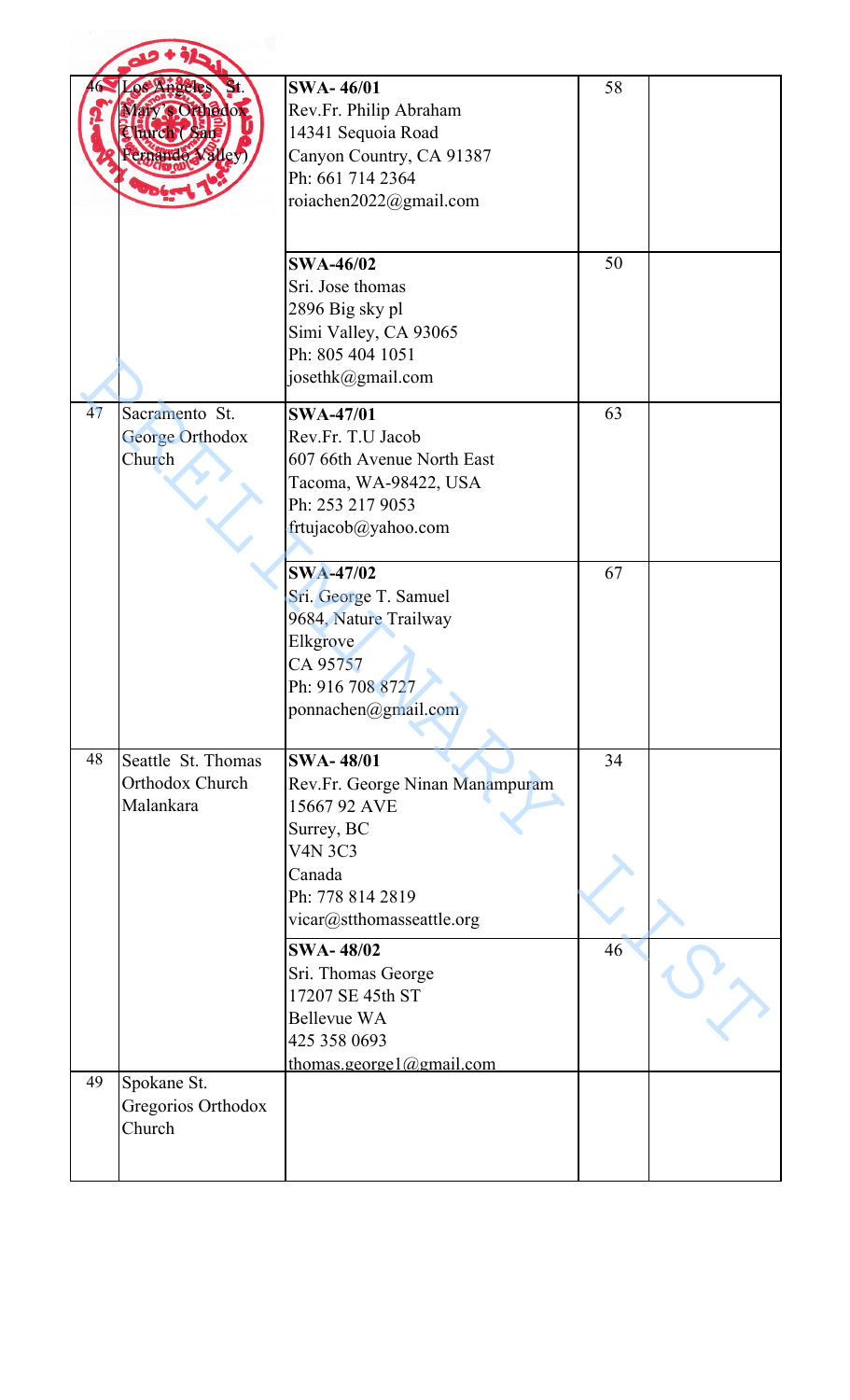|    | Tampa StoCregorios<br>thodox Clarch                                                            | <b>SWA-50/01</b><br>Very.Rev. George Paulose Cor<br>Episcopa<br>9436 Hunters Pond Drive<br>Tampa, Florida, USA-33647<br>Ph: 813 838 1756<br>frgpaulose22@gmail.com | 67 |  |
|----|------------------------------------------------------------------------------------------------|--------------------------------------------------------------------------------------------------------------------------------------------------------------------|----|--|
|    |                                                                                                | <b>SWA-50/02</b><br>Sri. John Jacob<br>19126 Chemille Drive<br>Lutz. Florida, USA -33558<br>Ph: 727 481 7924<br>jacobco@yahoo.com                                  | 51 |  |
| 51 | Vancouver St.<br><b>George Orthodox</b><br>Church (Canada)                                     | <b>SWA-51/01</b><br>Rev. Fr. Zerah Paul<br>15141, 72 Avenue,<br>Surry, B.C., V35 2613<br>paulosepadavettil@gmil.com<br>Ph: 9447061938                              | 43 |  |
|    |                                                                                                | <b>SWA-51/02</b><br>Sri. Ninan Mathews<br>15667 92 Ave<br>Surrey B.C.<br><b>V4N 3C3</b><br>Ph: 604 313 2819<br>mathews53@gmail.com                                 | 68 |  |
| 52 | Tampa, Florida St.<br>Mary's Malankara<br><b>Indian Orthodox</b><br>Church (Wesley<br>Chappel) | Rev.Fr. P.M Zachariah<br>24804, Portofino Dr.<br>Lutz, Florida, USA-33559<br>813-949-5936 (h), 813-484-8383 (c)<br>frpmzachariah@hotmail.com                       |    |  |
|    |                                                                                                | <b>SWA-52/02</b><br>Sri. Oommen chacko<br>19339 Umberland PL<br>Land O Lakes, FL, USA-34638<br>Ph: 956 460 6514<br>ajichacko331@aol.com                            |    |  |
| 53 | Lakewood, Colorado,<br>St. Thomas Malankara<br>Orthodox Church<br>(Denver)                     | Rev.Fr. John Mathew<br>1631 Brighton Downs<br>Irving Tx 75060<br><b>USA</b><br>frohnmm@gmail.com                                                                   | 57 |  |
|    |                                                                                                | <b>SWA-53/02</b><br>Sri. Philip P. Paret<br>1020 East 131 st DR.<br>Thornton. Co-80241, USA<br>Ph: 720 285 8383                                                    | 66 |  |